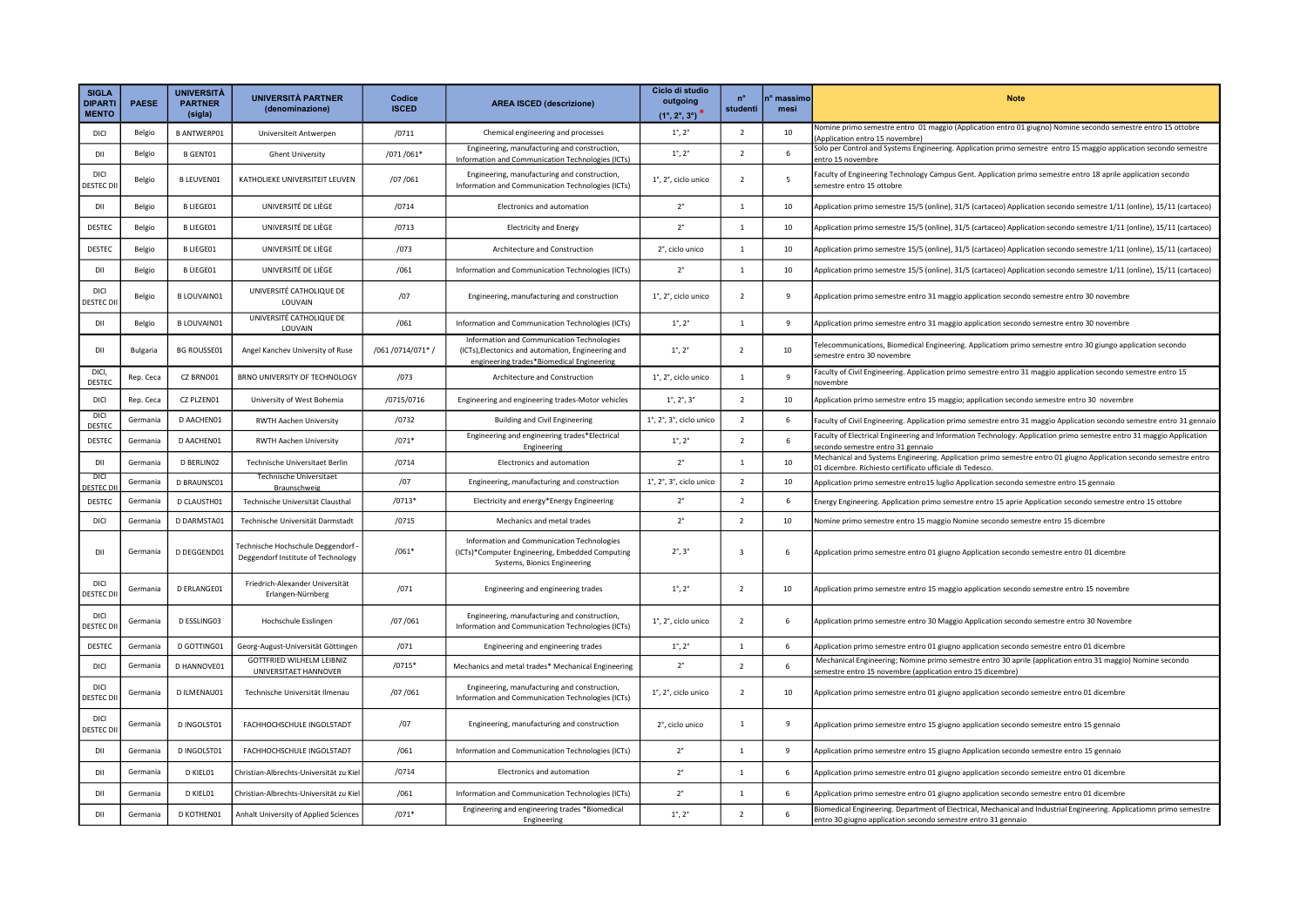| <b>DICI</b><br><b>DESTEC DI</b> | Germania  | D MAGDEBU01        | Otto von Guericke University<br>Magdeburg                                         | /071     | Engineering and engineering trades                                                                | $1^{\circ}$ , $2^{\circ}$ | $\overline{2}$           | 5            | Faculty of Electrical Engineering and Information Technology (FEIT). Application primo semestre entro 15 luglio<br>Application secondo semestre entro 15 gennaio                                                                    |
|---------------------------------|-----------|--------------------|-----------------------------------------------------------------------------------|----------|---------------------------------------------------------------------------------------------------|---------------------------|--------------------------|--------------|-------------------------------------------------------------------------------------------------------------------------------------------------------------------------------------------------------------------------------------|
| DICI<br>DESTEC                  | Germania  | D MUNCHEN02        | TECHNISCHE UNIVERSITAET<br><b>MUENCHEN</b>                                        | /0715    | Mechanics and metal trades                                                                        | $1^{\circ}$ , $2^{\circ}$ | $\overline{z}$           | 9            | Faculty of Mechanical Engineering. Application primo semestre entro 15 maggio application secondo semestre entro 31<br>ottobre                                                                                                      |
| DICI                            | Germania  | D MUNCHEN02        | TECHNISCHE UNIVERSITAET<br><b>MUENCHEN</b>                                        | /0716    | Motor vehicles, ships and aircraft                                                                | $1^{\circ}$ , $2^{\circ}$ | $\overline{2}$           | 9            | Faculty of Mechanical Engineering. Application primo semestre entro 15 maggio application secondo semestre entro 31<br>ottobre                                                                                                      |
| DII                             | Germania  | <b>D MUNCHEN02</b> | TECHNISCHE UNIVERSITAET<br>MUENCHEN                                               | /0714    | Electronics and automation                                                                        | $1^{\circ}$ , $2^{\circ}$ | $\mathbf{1}$             | 9            | Faculty of Electrical Engineering and Information Technology. Application primo semestre entro 15 maggio application<br>secondo semestre entro 31 ottobre                                                                           |
| DESTEC                          | Germania  | D MUNCHEN02        | TECHNISCHE UNIVERSITAET<br>MUENCHEN                                               | /0713    | <b>Electricity and Energy</b>                                                                     | $1^{\circ}$ , $2^{\circ}$ | $\mathbf{1}$             | 9            | Faculty of Electrical Engineering and Information Technology. Application primo semestre entro 15 maggio application<br>secondo semestre entro 31 ottobre                                                                           |
| DICI<br><b>DESTEC D</b>         | Germania  | D REUTLINO2        | HOCHSCHULE REUTLINGEN ESB<br><b>Business School</b>                               | $/07*$   | Engineering, manufacturing and construction*<br><b>Engineering Management</b>                     | $1^{\circ}$               | $\overline{\phantom{a}}$ | 6            | ESB Business School; Engineering Management. Application primo semestre entro 15 maggio application secondo<br>semestre entro 15 novembre                                                                                           |
| DICI<br><b>DESTEC</b>           | Germania  | D SIEGEN01         | UNIVERSITAET SIEGEN                                                               | /0732    | <b>Building and Civil Engineering</b>                                                             | 1°, 2°, ciclo unico       | $\overline{z}$           | 10           | Nomine primo semestre entro 15 maggio (application entro 15 giugno) Nomine secondo semestre entro 15 ottobre<br>application entro 15 novembre)                                                                                      |
| <b>DICI</b><br>ESTEC, DI        | Danimarca | DK ARHUS28         | AARHUS SCHOOL OF MARINE AND<br>TECHNICAL ENGINEERING (AAMS)                       | /071     | Engineering and engineering trades                                                                | $2^{\circ}$               | $\overline{a}$           | 12           | Application primo semestre entro 01 maggio Application secondo semestre entro 01 novembre                                                                                                                                           |
| DII                             | Spagna    | E ALCAL-H01        | UNIVERSIDAD DE ALCALA                                                             | /0714    | Electronics and automation                                                                        | $1^{\circ}$ , $2^{\circ}$ | $\mathbf{1}$             | 5            | Nomine primo semestre entro 30 aprile (application entro 30 giugno) Nomine secondo semestre entro 30 settembre<br>application entro 15 novembre)                                                                                    |
| DII                             | Spagna    | E ALCAL-H01        | UNIVERSIDAD DE ALCALA                                                             | /061     | Information and Communication Technologies (ICTs)                                                 | $1^{\circ}$ , $2^{\circ}$ | $\mathbf{1}$             | 5            | Nomine primo semestre entro 30 aprile (application entro 30 giugno) Nomine secondo semestre entro 30 settembre<br>application entro 15 novembre)                                                                                    |
| DESTEC                          | Spagna    | E ALCAL-H01        | UNIVERSIDAD DE ALCALA                                                             | /0713    | <b>Electricity and Energy</b>                                                                     | $1^{\circ}$ , $2^{\circ}$ | $\overline{1}$           | 5            | Nomine primo semestre entro 30 aprile (application entro 30 giugno) Nomine secondo semestre entro 30 settembre<br>application entro 15 novembre)                                                                                    |
| DII                             | Spagna    | E BARCELO02        | UNIVERSITAT AUTÒNOMA DE<br>BARCELONA (UAB)                                        | /0714    | Electronics and automation (+Telecommunications)                                                  | $1^{\circ}$ , $2^{\circ}$ | $\overline{2}$           | 10           | Departamento de Telecomunicación e Ingeniería de Sistemas - Escola d'Enginyeria. Nomine primo semestre entro 01<br>giugno (application entro 15 giugno) Nomine secondo semestre entro 01 dicembre (application entro 10 dicembre)   |
| DICI<br>ESTEC DI                | Spagna    | E BARCELO02        | UNIVERSITAT AUTÒNOMA DE<br>BARCELONA (UAB) - Escola Salesiana<br>de Sarria (EUSS) | /07/061  | Engineering, manufacturing and construction,<br>Information and Communication Technologies (ICTs) | 1°, 2°, ciclo unico       | $\overline{3}$           | 9            | Escola Universitària Salesiana de Sarrià (EUSS). Nomine primo semestre entro 01 giugno (application entro 15 giugno)<br>Nomine secondo semestre entro 01 dicembre (application entro 10 dicembre)                                   |
| DII                             | Spagna    | E BARCELO03        | Universitat Politècnica de Catalunya<br>(UPC-BarcelonaTech)                       | $/0714*$ | Electronics and Automation *Telecommunications                                                    | $1^{\circ}$ , $2^{\circ}$ | $\overline{2}$           | 12           | EETAC Castelldefels School of Telecommunications and Aerospace Engineering; Telecommunications; Application primo<br>semestre entro 15 maggio Application secondo semestre entro 15 novembre                                        |
| <b>DICI</b>                     | Spagna    | E BARCELO03        | Universitat Politècnica de Catalunya<br>(UPC-BarcelonaTech)                       | $/0716*$ | Motor vehicles, ships and aircraft *Aeronautical                                                  | $1^{\circ}$ , $2^{\circ}$ | $\mathbf{1}$             | 12           | EETAC Castelldefels School of Telecommunications and Aerospace Engineering; Aeronautical. Application primo semestre<br>entro 15 maggio Application secondo semestre entro 15 novembre                                              |
| DII                             | Spagna    | E BARCELO03        | Universitat Politècnica de Catalunya<br>(UPC-BarcelonaTech)                       | $/0714*$ | ectronics and Automation *Telecommunications Engineeri                                            | $1^{\circ}$ , $2^{\circ}$ | $\overline{2}$           | 9            | ETSETB Escola Tècnica Superior d'Enginyeria de Telecomunicacio de Barcelona; Telecommunications Engineering.<br>Application primo semestre entro 01 giugno Application secondo semestre entro 01 dicembre                           |
| <b>DICI</b><br><b>DESTEC DI</b> | Spagna    | E BARCELO03        | Universitat Politècnica de Catalunya<br>(UPC-BarcelonaTech)                       | /071     | Engineering and engineering trades                                                                | $1^{\circ}$ , $2^{\circ}$ | $\Delta$                 | 10           | ETSEIAT Escola Tècnica Superior d'Enginyeries Industrial i Aeronàutica de Terrassa. Application primo semestre entro 15<br>giugno Application secondo semestre entro 15 dicembre                                                    |
| DII                             | Spagna    | E BARCELO03        | Universitat Politècnica de Catalunya<br>(UPC-BarcelonaTech)                       | /061     | Information and Communication Technologies (ICTs)                                                 | $1^{\circ}$ , $2^{\circ}$ | $\overline{2}$           | 10           | FIB Facultat d'Informàtica de Barcelona. Nomine primo semestre entro 30 aprile (Application entro 01 giugno)<br>Application secondo semestre entro 01 dicembre                                                                      |
| DICI<br>destec di               | Spagna    | E BILBAO02         | UNIVERSIDAD DE DEUSTO                                                             | /07      | Engineering, manufacturing and construction                                                       | 1°, ciclo unico           | $\overline{2}$           | 9            | Application primo semestre entro 15 giugno Application secondo semestre entro 15 novembre                                                                                                                                           |
| DICI<br><b>DESTEC D</b>         | Spagna    | E CADIZ01          | UNIVERSIDAD DE CÁDIZ                                                              | /07      | Engineering, manufacturing and construction                                                       | 1°, ciclo unico           | $\overline{2}$           | $\mathbf{q}$ | Application primo semestre entro 31 maggio Application secondo semestre entro 31 ottobre                                                                                                                                            |
| DICI<br>DESTEC                  | Spagna    | E GRANADA01        | UNIVERSIDAD DE GRANADA                                                            | /0732    | <b>Building and Civil Engineering</b>                                                             | 1°, ciclo unico           | $\overline{2}$           | 9            | ETSIE Escuela Técnica Superior de Ingeniería de Edificación. Application primo semestre entro giugno Application secondo<br>emestre entro ottobre                                                                                   |
| <b>DICI</b><br>DESTEC           | Spagna    | E GRANADA01        | UNIVERSIDAD DE GRANADA                                                            | /0732    | <b>Building and Civil Engineering</b>                                                             | 1°, 2°, ciclo unico       | $\overline{2}$           | 9            | ETSICCP E.T.S. de Ingeniería de Caminos, Canales y Puertos e Escuela Internacional di Posgrado (International School of<br>Postgraduate Studies. Application primo semestre entro giugno Application secondo semestre entro ottobre |
| DICI DII                        | Spagna    | E LEON01           | Universidad de Leon                                                               | /071     | Engineering and engineering trades                                                                | $1^{\circ}$ , $2^{\circ}$ | $\overline{2}$           | 9            | Application primo semestre entro 15 giugno Application secondo semestre entro 01 dicembre                                                                                                                                           |
| DII                             | Spagna    | E LEON01           | Universidad de Leon                                                               | /061     | Information and Communication Technologies (ICTs)                                                 | $1^{\circ}$ , $2^{\circ}$ | $\mathbf{1}$             | 9            | Application primo semestre entro 15 giugno Application secondo semestre entro 01 dicembre                                                                                                                                           |
| DICI<br><b>DESTEC DI</b>        | Spagna    | E MADRID02         | UNIVERSIDAD PONTIFICIA COMILLAS                                                   | /07/061  | Engineering, manufacturing and construction,<br>Information and Communication Technologies (ICTs) | 1°, 2°, ciclo unico       | $\overline{1}$           | 10           | ICAI School of Engineering. Application primo semestre entro 01 giugno application secondo semestre entro 01<br>novembre                                                                                                            |
| DII                             | Spagna    | E MADRID04         | UNIVERSIDAD AUTONOMA DE<br>MADRID                                                 | $/071*$  | Engineering and Engineering trades*Electronic<br>Engineering, Telecommunications                  | $1^{\circ}$ , $2^{\circ}$ | $\overline{2}$           | 9            | Application primo semestre entro 31 maggio Application secondo semestre entro 31 ottobre                                                                                                                                            |
| DII                             | Spagna    | E MADRID04         | UNIVERSIDAD AUTONOMA DE<br><b>MADRID</b>                                          | /061     | Information and Communication Technologies (ICTs)                                                 | $1^{\circ}$ , $2^{\circ}$ | $\overline{2}$           | 9            | Application primo semestre entro 31 maggio Application secondo semestre entro 31 ottobre                                                                                                                                            |
| DICI                            | Spagna    | E MADRID04         | UNIVERSIDAD AUTONOMA DE<br>MADRID                                                 | /0711    | Chemical engineering and processes                                                                | $1^{\circ}$               | $\mathbf{1}$             | 9            | Faculty of Sciences. Application primo semestre entro 30 maggio Application secondo semestre entro 31 ottobre                                                                                                                       |
| DICI                            | Spagna    | E MADRID04         | UNIVERSIDAD AUTONOMA DE<br><b>MADRID</b>                                          | /0711    | Chemical engineering and processes                                                                | $2^{\circ}$               | $\mathbf{1}$             | 9            | Faculty of Sciences. Application primo semestre entro 30 maggio Application secondo semestre entro 31 ottobre                                                                                                                       |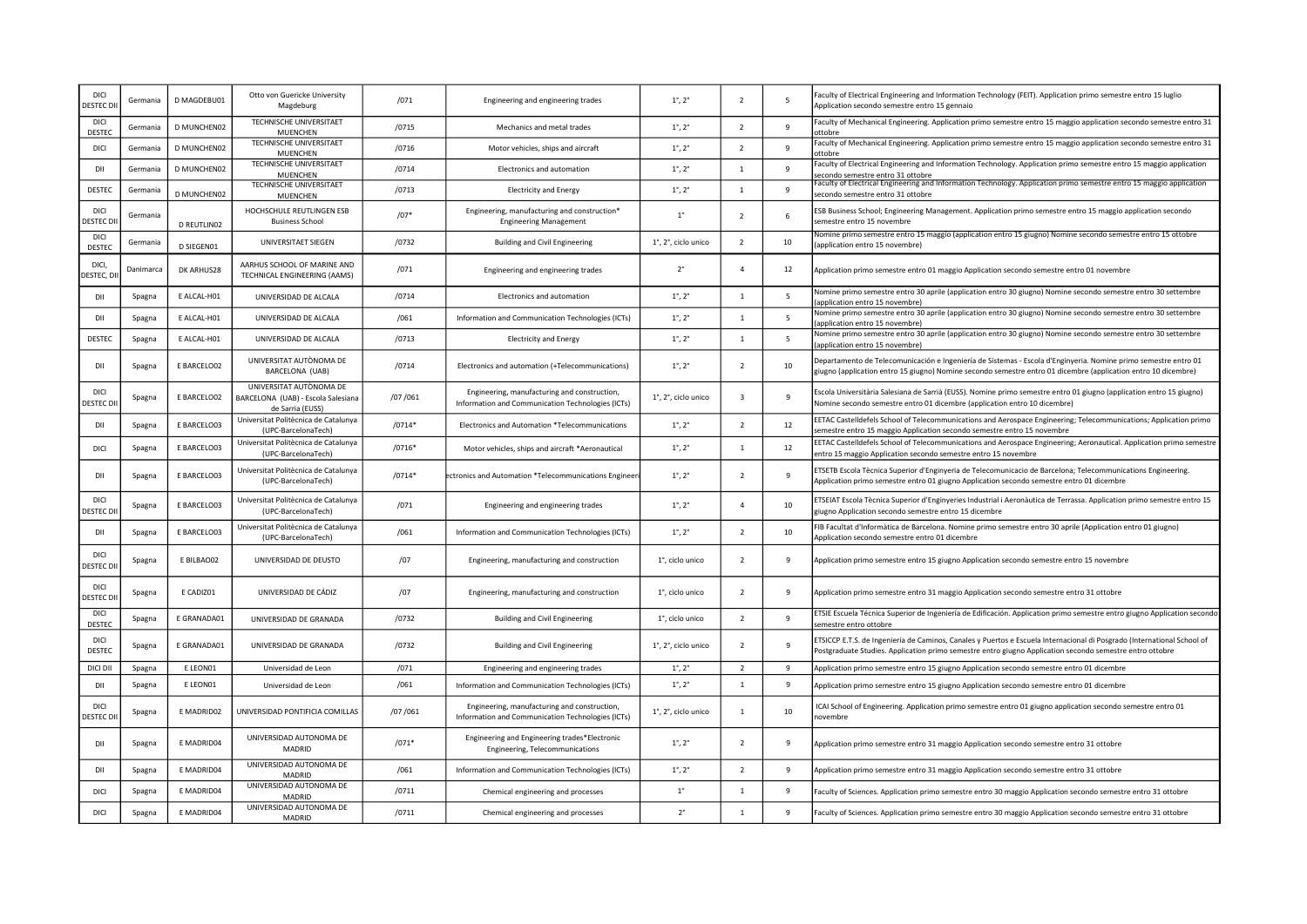| DICI                      | Spagna | E MADRID05   | UNIVERSIDAD POLITÉCNICA DE<br><b>MADRID</b>        | 0716*     | Motor vehicles, ships and aircraft *Aerospace<br>engineering                                      | $1^{\circ}$ , $2^{\circ}$                       | $\mathbf{1}$             | 10           | ETS de Ingeniería Aeronáutica y del Espacio. Application primo semestre entro 10 giugno Application secondo semestre<br>entro 01 dicembre                                                                                                                          |
|---------------------------|--------|--------------|----------------------------------------------------|-----------|---------------------------------------------------------------------------------------------------|-------------------------------------------------|--------------------------|--------------|--------------------------------------------------------------------------------------------------------------------------------------------------------------------------------------------------------------------------------------------------------------------|
| DICI                      | Spagna | E MADRID05   | UNIVERSIDAD POLITÉCNICA DE<br>MADRID               | 0716*     | Motor vehicles, ships and aircraft *Aerospace<br>engineering                                      | $1^{\circ}$ , $2^{\circ}$                       | $\mathbf{1}$             | 12           | ETS de Ingeniería Aeronáutica y del Espacio. Application primo semestre entro 10 giugno Application secondo semestre<br>entro 01 dicembre                                                                                                                          |
| DICI<br><b>DESTEC DI</b>  | Spagna | E MADRID05   | UNIVERSIDAD POLITÉCNICA DE<br>MADRID               | /071      | Engineering and engineering trades                                                                | $1^{\circ}$ , $2^{\circ}$                       | $\overline{2}$           | 10           | ETSI Industriales. Nomine primo semestre entro 15 marzo (application entro 28 aprile) Nomine secondo semestre entro<br>16 ottobre (application entro 15 novembre)                                                                                                  |
| DICI<br>DESTEC            | Spagna | E MADRID05   | UNIVERSIDAD POLITÉCNICA DE<br><b>MADRID</b>        | /0732     | <b>Building and Civil Engineering</b>                                                             | 1°, 2°, ciclo unico                             | $\overline{\phantom{a}}$ | 10           | ETS de Ingeniería Civil. Application primo semestre entro 10 giugno Application secondo semestre entro 01 dicembre                                                                                                                                                 |
| <b>DICI</b><br>DESTEC     | Spagna | E MADRID05   | UNIVERSIDAD POLITÉCNICA DE<br><b>MADRID</b>        | /0732     | <b>Building and Civil Engineering</b>                                                             | 1°, 2°, ciclo unico                             | $\mathbf{1}$             | 10           | ETSI Caminos. Application primo semestre entro 10 giugno Application secondo semestre entro 01 dicembre                                                                                                                                                            |
| DICI<br><b>DESTEC DI</b>  | Spagna | E MADRID14   | UNIVERSIDAD CARLOS III DE MADRID                   | /071      | Engineering and engineering trades                                                                | $1^{\circ}$ , $2^{\circ}$                       | $\overline{\mathbf{3}}$  | 5            | School of Engineering. Application primo semestre entro 15 maggio Application secondo semestre entro 01 novembre                                                                                                                                                   |
| DICI                      | Spagna | E MADRID14   | UNIVERSIDAD CARLOS III DE MADRID                   | 0716*     | Motor vehicles, ships and aircraft *Aeronautical<br>engineering                                   | $1^{\circ}$ , $2^{\circ}$                       | $\Delta$                 | 9            | Application primo semestre entro 15 maggio Application secondo semestre entro 01 novembre                                                                                                                                                                          |
| DII                       | Spagna | E MADRID26   | UNIVERSIDAD REY JUAN CARLOS                        | /0714     | Electronics and automation                                                                        | $1^{\circ}$ , $2^{\circ}$                       | $\overline{2}$           | 10           | Nomine primo semestre entro 15 maggio (application entro 30 maggio) Nomine secondo semestre entro 15 ottobre<br>application entro 30 ottobre)                                                                                                                      |
| DICI                      | Spagna | E MADRID26   | UNIVERSIDAD REY JUAN CARLOS                        | 0716*     | Motor vehicles, ships and aircraft *Aerospace<br>engineering                                      | $1^{\circ}$                                     | $\overline{2}$           | 10           | Nomine primo semestre entro 15 maggio (application entro 30 maggio) Nomine secondo semestre entro 15 ottobre<br>application entro 30 ottobre)                                                                                                                      |
| DII                       | Spagna | E MALAGA01   | UNIVERSIDAD DE MALAGA                              | /0714     | Electronics and automation                                                                        | $1^{\circ}$                                     | $\mathbf{1}$             | 9            | Nomine primo semestre entro 01 giugno nomine secondo semestre entro 01 novembre; Application primo semestre<br>entro 30 giugno application secondo semestre entro 30 novembre                                                                                      |
| DII                       | Spagna | E MALAGA01   | UNIVERSIDAD DE MALAGA                              | /061      | Information and Communication Technologies (ICTs)                                                 | $1^{\circ}$                                     | $\overline{\phantom{a}}$ | 6            | Application primo semestre entro 15 giugno Application secondo semestre entro 01 novembre                                                                                                                                                                          |
| DICI<br><b>DESTEC DI</b>  | Spagna | E MURCIA04   | UNIVERSIDAD POLITECNICA DE<br>CARTAGENA            | /07/061   | Engineering, manufacturing and construction,<br>Information and Communication Technologies (ICTs) | $1^\circ$ , $2^\circ$ , $3^\circ$ , ciclo unico | $\overline{3}$           | 9            | Application primo semestre entro 15 giugno Application secondo semestre entro 30 novembre                                                                                                                                                                          |
| DII                       | Spagna | E OVIEDO01   | UNIVERSIDAD DE OVIEDO                              | /0714/061 | Electronics and automation, Information and<br>Communication Technologies (ICTs)                  | $1^{\circ}$ , $2^{\circ}$ , $3^{\circ}$         | $\overline{2}$           | 12           | Application primo semestre entro 30 giugnoapplication secondo semestre entro 30 novembre                                                                                                                                                                           |
| DICI<br>DESTEC DI         | Spagna | E SEVILLA01  | UNIVERSIDAD DE SEVILLA                             | /071      | Engineering and engineering trades                                                                | $1^{\circ}$                                     | $\overline{3}$           | $\mathbf{q}$ | ETSI - Escuela Técnica Superior de Ingeniería, Sevilla. Application primo semestre entro 30 giugno Application secondo<br>semestre entro 30 novembre                                                                                                               |
| DICI                      | Spagna | E SEVILLA01  | UNIVERSIDAD DE SEVILLA                             | /0715     | Mechanics and Metal Trades                                                                        | $1^{\circ}$                                     | $\overline{2}$           | 9            | EPS - Escuela Politécnica Superior. Application primo semestre entro 30 giugno Application secondo semestre entro 30<br>novembre                                                                                                                                   |
| DESTEC                    | Spagna | E SEVILLA01  | UNIVERSIDAD DE SEVILLA                             | /0713     | <b>Electricity and Energy</b>                                                                     | $1^{\circ}$                                     | $\overline{z}$           | 9            | EPS - Escuela Politécnica Superior. Application primo semestre entro 30 giugno Application secondo semestre entro 30<br>novembre                                                                                                                                   |
| <b>DICI</b><br>DESTEC     | Spagna | E VALENCIO2  | UNIVERSIDAD POLITÉCNICA DE<br>VALENCIA             | /073      | Architecture and Construction                                                                     | 1°, 2°, ciclo unico                             | $\overline{2}$           | 10           | ETSIE Escuela Técnica Superior de Ingenieria de Edification (ETSIE). Application primo semestre entro 31 maggio<br>Application secondo semestre entro 31 ottobre                                                                                                   |
| DESTEC                    | Spagna | E VALENCIO2  | UNIVERSIDAD POLITÉCNICA DE<br>VALENCIA             | /0713     | <b>Electricity and Energy</b>                                                                     | $1^{\circ}$ , $2^{\circ}$                       | $\mathbf{1}$             | 10           | Escuela Técnica Superior de Ingenieria del Diseno (ETSID). Application primo semestre entro 31 maggio Application<br>secondo semestre entro 31 ottobre                                                                                                             |
| DII                       | Spagna | E VALENCIO2  | UNIVERSIDAD POLITÉCNICA DE<br>VALENCIA             | /0714     | <b>Electronics and Automation</b>                                                                 | $1^{\circ}$ , $2^{\circ}$                       | $\mathbf{1}$             | 10           | Escuela Técnica Superior de Ingenieria del Diseno (ETSID). Application primo semestre entro 31 maggio Application<br>secondo semestre entro 31 ottobre                                                                                                             |
| DICI<br>DESTEC            | Spagna | E VALENCIO2  | UNIVERSIDAD POLITÉCNICA DE<br>VALENCIA             | /0715     | Mechanics and Metal Trades                                                                        | $1^{\circ}$ , $2^{\circ}$                       | $\mathbf{1}$             | 10           | Escuela Técnica Superior de Ingenieria del Diseno (ETSID). Application primo semestre entro 31 maggio Application<br>secondo semestre entro 31 ottobre                                                                                                             |
| <b>DICI</b>               | Spagna | E VALENCIO2  | UNIVERSIDAD POLITÉCNICA DE<br>VALENCIA             | /0716     | Motor vehicles, ships and aircraft                                                                | $1^{\circ}$ , $2^{\circ}$                       | $\overline{2}$           | 10           | Escuela Técnica Superior de Ingenieria del Diseno (ETSID). Application primo semestre entro 31 maggio Application<br>secondo semestre entro 31 ottobre                                                                                                             |
| DESTEC                    | Spagna | E VALLADO01  | UNIVERSIDAD DE VALLADOLID                          | /0713     | <b>Electricity and Energy</b>                                                                     | $1^{\circ}$ , $2^{\circ}$                       | $\overline{2}$           | 5            | Escuela de Ingenierias Industriales - Departamento de Ingenieria energetica y fluidomecanica. Application primo<br>semestre entro 30 aprile Application secondo semestre entro 30 novembre                                                                         |
| DESTEC                    | Spagna | E VALLADO01  | UNIVERSIDAD DE VALLADOLID                          | $/071*$   | Engineering and engineering trades*Energy                                                         | $1^{\circ}$ , $2^{\circ}$ , $3^{\circ}$         | $\overline{\mathbf{3}}$  | 9            | ngenieria agricola y forestal. Campus Universitario "Duques de Soria."Application primo semestre entro 30 aprile<br>application secondo semestre entro 30 novembre                                                                                                 |
| DICI                      | Spagna | EZARAGOZ01   | UNIVERSIDAD DE ZARAGOZA                            | /0711     | Chemical engineering and processes                                                                | $2^\circ, 3^\circ$                              | $\overline{2}$           | 6            | Departamento de Ingenieria Mecanica. Application primo semestre entro 01 luglio Application secondo semestre entro<br>28 novembre                                                                                                                                  |
| DESTEC                    | Spagna | EZARAGOZ01   | UNIVERSIDAD DE ZARAGOZA                            | /0713     | <b>Electricity and Energy</b>                                                                     | $2^\circ$ , $3^\circ$                           | $\overline{\phantom{a}}$ | 6            | Departamento de Ingenieria Mecanica. Application primo semestre entro 01 luglio Application secondo semestre entro<br>28 novembre                                                                                                                                  |
| DICI<br>DESTEC            | Spagna | E-LACORU01   | UNIVERSIDADE DA CORUÑA -<br>University of A Coruña | /0731     | Architecture and town planning                                                                    | 1°, 2°, ciclo unico                             | $\overline{z}$           | 10           | Application primo semestre entro 15 giugno application secondo semestre entro 15 novembre                                                                                                                                                                          |
| DICI<br>DESTEC DII        | Spagna | E ALMERIA 01 | UNIVERSIDAD DE ALMERÍA                             | /07 /061  | Engineering, manufacturing and construction,<br>Information and Communication Technologies (ICTs) | $1^\circ$ , $2^\circ$ , $3^\circ$ , ciclo unico | 5                        | 5            | Application primo semestre entro 15 giugno application secondo semestre entro 15 novembre. N.B.:Almeria, Cadiz,<br>Cordoba, Huelva e Jeaen fanno parte di un consorzio chiamato CeiA3. Il numero massimo di partecipanti da "inviare" per<br>eiA3 è di 5 studenti: |
| DICI<br><b>DESTEC DII</b> | Spagna | E CADIZ 01   | UNIVERSIDAD DE CÁDIZ                               | /07/061   | Engineering, manufacturing and construction,<br>Information and Communication Technologies (ICTs) | $1^\circ$ , $2^\circ$ , $3^\circ$ , ciclo unico |                          |              | Application primo semestre entro 15 giugno application secondo semestre entro 15 novembre. N.B.:Almeria, Cadiz,<br>Cordoba, Huelva e Jeaen fanno parte di un consorzio chiamato CeiA3. Il numero massimo di partecipanti da "inviare" per<br>ceiA3 è di 5 studenti |
| DICI<br>DESTEC DI         | Spagna | E CORDOBA 01 | UNIVERSIDAD DE CÓRDOBA                             | /07/061   | Engineering, manufacturing and construction,<br>Information and Communication Technologies (ICTs) | $1^\circ$ , $2^\circ$ , $3^\circ$ , ciclo unico |                          |              | Application primo semestre entro 15 giugno application secondo semestre entro 15 novembre. N.B.:Almeria, Cadiz,<br>Cordoba, Huelva e Jeaen fanno parte di un consorzio chiamato CeiA3. Il numero massimo di partecipanti da "inviare" per<br>ceiA3 è di 5 studenti |
| DICI<br>DESTEC DII        | Spagna | E HUELVA 01  | UNIVERSIDAD DE HUELVA                              | /07/061   | Engineering, manufacturing and construction,<br>Information and Communication Technologies (ICTs) | $1^\circ$ , $2^\circ$ , $3^\circ$ , ciclo unico |                          |              | Application primo semestre entro 15 giugno application secondo semestre entro 15 novembre. N.B.:Almeria, Cadiz,<br>Cordoba, Huelva e Jeaen fanno parte di un consorzio chiamato CeiA3. Il numero massimo di partecipanti da "inviare" per<br>eiA3 è di 5 studenti: |
| DICI<br><b>DESTEC DII</b> | Spagna | E JAEN 01    | UNIVERSIDAD DE JAÉN                                | /07/061   | Engineering, manufacturing and construction,<br>Information and Communication Technologies (ICTs) | $1^\circ$ , $2^\circ$ , $3^\circ$ , ciclo unico |                          |              | Application primo semestre entro 15 giugno application secondo semestre entro 15 novembre. N.B.:Almeria, Cadiz,<br>Cordoba, Huelva e Jeaen fanno parte di un consorzio chiamato CeiA3. Il numero massimo di partecipanti da "inviare" per<br>ceiA3 è di 5 studenti |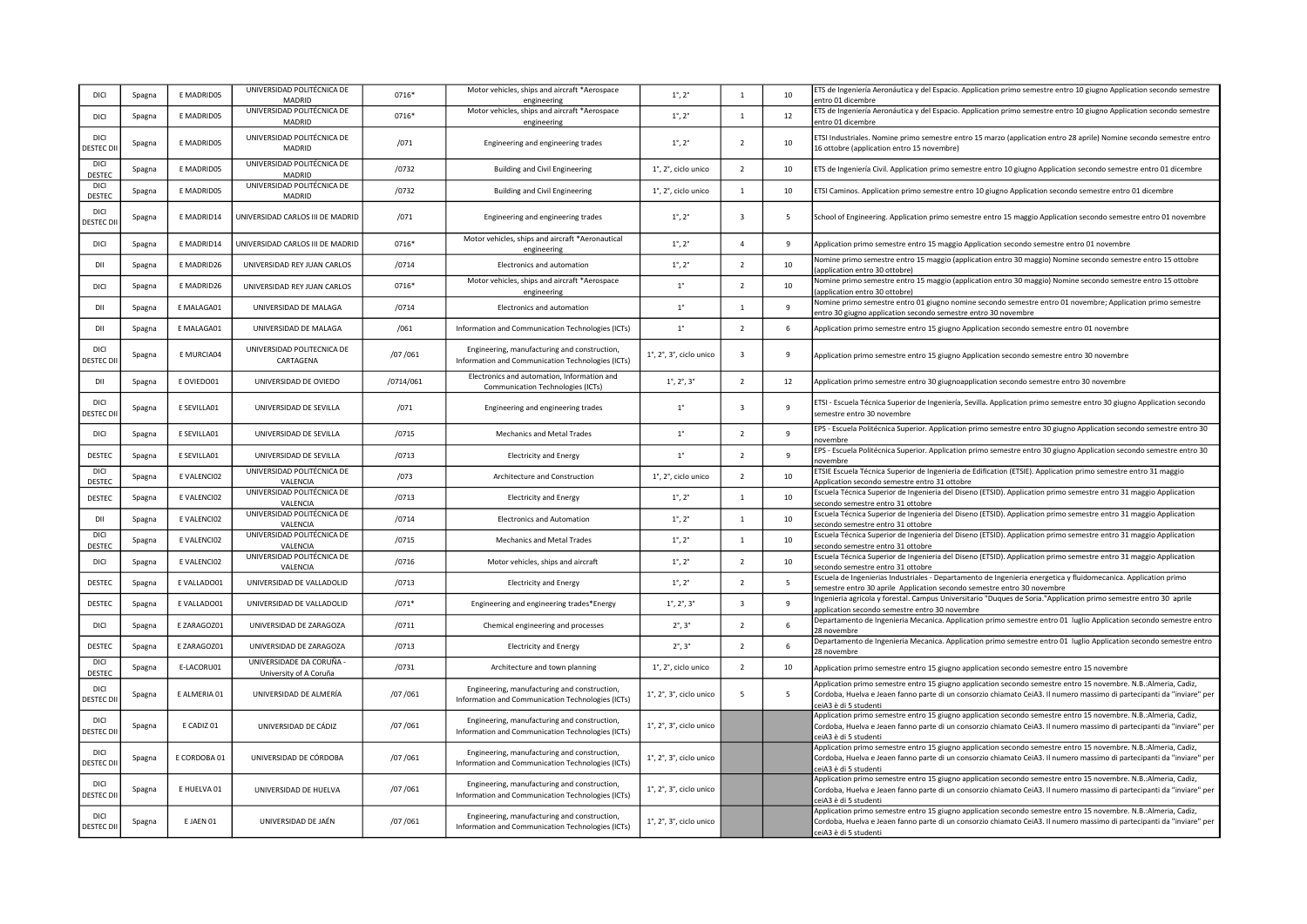| DICI<br><b>DESTEC</b>           | Spagna  | E CIUDAR01  | Universidad de Castilla-La Mancha                                                                      | /073      | Civil Engineering                                                                                                                               | $1^{\circ}$ , $2^{\circ}$                       | $\overline{2}$ | 10 | Application primo semestre entro 15 giugno. Application secondo semestre entro 11 novembre                                                                                                                             |
|---------------------------------|---------|-------------|--------------------------------------------------------------------------------------------------------|-----------|-------------------------------------------------------------------------------------------------------------------------------------------------|-------------------------------------------------|----------------|----|------------------------------------------------------------------------------------------------------------------------------------------------------------------------------------------------------------------------|
| DICI<br><b>DESTEC DI</b>        | Francia | F ANJOU02   | <b>ESAIP Graduate School of Engineering</b>                                                            | /071      | Engineering and engineering trades                                                                                                              | $1^{\circ}$ , $2^{\circ}$                       | 5              | 5  | "Application primo semestre entro 30 giugno Application secondo semestre "no admission                                                                                                                                 |
| <b>DICI</b><br><b>JESTEC DI</b> | Francia | F BORDEAU54 | INSTITUT POLYTECHNIQUE DE<br><b>BORDEAUX (IPB)</b>                                                     | /071      | Engineering and engineering trades                                                                                                              | $1^{\circ}$ , $2^{\circ}$                       | $\mathbf{1}$   | 12 | ENSEIRB-MATMECA. Application primo semestre entro 15 maggio Application secondo semestre entro 01 novembre                                                                                                             |
| DII                             | Francia | F BORDEAU54 | INSTITUT POLYTECHNIQUE DE<br><b>BORDEAUX (IPB)</b>                                                     | /061      | Information and Communication Technologies (ICTs)                                                                                               | $1^{\circ}$ , $2^{\circ}$                       | $\mathbf{1}$   | 6  | ENSEIRB-MATMECA. Application primo semestre entro 15 maggio Application secondo semestre entro 01 novembre                                                                                                             |
| DICI                            | Francia | F GRENOBL22 | INSTITUT POLYTECHNIQUE DE<br>GRENOBLE                                                                  | 0716*     | Motor vehicles, ships and aircraft *Aerospace<br>engineering                                                                                    | $2^{\circ}$                                     | $\mathbf{1}$   | 6  | Aerospace engineering. Application primo semestre entro 15 aprile Application secondo semestre entro 04 novembre                                                                                                       |
| DICI                            | Francia | F GRENOBL22 | INSTITUT POLYTECHNIQUE DE<br><b>GRENOBLE</b>                                                           | $/071*$   | Engineering and engineering trades*Nuclear Engineering                                                                                          | $2^{\circ}$                                     | $\mathbf{1}$   | 6  | Nuclear Engineering. Application primo semestre entro 15 aprile Application secondo semestre entro 04 novembre                                                                                                         |
| DII                             | Francia | F GRENOBL22 | INSTITUT POLYTECHNIQUE DE<br><b>GRENOBLE</b>                                                           | /061      | Information and Communication Technologies (ICTs)                                                                                               | $2^{\circ}$                                     | $\mathbf{1}$   | 6  | Application primo semestre entro 15 aprile Application secondo semestre entro 04 novembre                                                                                                                              |
| DII                             | Francia | F GRENOBL22 | INSTITUT POLYTECHNIQUE DE<br>GRENOBLE                                                                  | /0714     | Electronics and automation                                                                                                                      | $2^{\circ}$                                     | $\overline{2}$ | 10 | Application primo semestre entro 15 aprile Application secondo semestre entro 04 novembre                                                                                                                              |
| DICI<br>DESTEC                  | Francia | F GRENOBL22 | INSTITUT POLYTECHNIQUE DE<br><b>GRENOBLE</b>                                                           | /0732     | <b>Building and Civil Engineering</b>                                                                                                           | 2°, ciclo unico                                 | $\mathbf{1}$   | 6  | Application primo semestre entro 15 aprile application secondo semestre entro 04 novembre                                                                                                                              |
| DICI<br><b>DESTEC DI</b>        | Francia | F NANCY43   | Université de Lorraine                                                                                 | /07       | Engineering, manufacturing and construction                                                                                                     | 2°, ciclo unico                                 | $\overline{1}$ | 9  | Faculté des Sciences et Technologies. Application primo semestre entro luglio Application secondo semestre entro<br>dicembre                                                                                           |
| DII                             | Francia | F NANCY43   | Université de Lorraine                                                                                 | /061      | Information and Communication Technologies (ICTs)                                                                                               | $2^{\circ}$                                     | $\mathbf{1}$   | 9  | Faculté des Sciences et Technologies. Application primo semestre entro luglio Application secondo semestre entro<br>dicembre                                                                                           |
| DICI                            | Francia | F PARIS006  | UNIVERSITÉ PIERRE ET MARIE CURIE -<br>PARIS <sub>6</sub>                                               | /0716     | Motor vehicles, ships and aircraft                                                                                                              | $2^\circ$ , $3^\circ$                           | $\overline{2}$ | 10 | Nomine primo semestre entro 30 aprile (application entro 31 maggio) Nomine secondo semestre entro 15 ottobre<br>application entro 15 novembre)                                                                         |
| DICI                            | Francia | F PARISO06  | UNIVERSITÉ PIERRE ET MARIE CURIE -<br>PARIS <sub>6</sub>                                               | /0715     | Mechanics and metal trades                                                                                                                      | $1^{\circ}$ , $2^{\circ}$                       | $\overline{1}$ | 10 | Nomine primo semestre entro30 aprile (application entro 31 maggio) Nomine secondo semestre entro 15 ottobre<br>application entro 15 novembre)                                                                          |
| DICI<br><b>JESTEC DI</b>        | Francia | F PARISO62  | Ecole Nationale Supérieure d'Arts et<br>Métiers (Arts et Métiers ParisTech)                            | /071      | Engineering and engineering trades                                                                                                              | $2^\circ$ , $3^\circ$                           | $\overline{3}$ | 12 | Application primo e secondo semestre entro 30 aprile                                                                                                                                                                   |
| <b>DICI</b><br>DESTEC           | Francia | F PARIS068  | <b>ESTP Paris</b>                                                                                      | /0732     | <b>Building and Civil Engineering</b>                                                                                                           | $1^\circ$ , $2^\circ$ , $3^\circ$ , ciclo unico | $\overline{2}$ | 10 | Application primo semestre entro 15 giugno application secondo semestre entro 15 dicembre                                                                                                                              |
| DICI<br><b>JESTEC DI</b>        | Francia | F PARIS270  | Pole Universitaire Leonard de Vinci                                                                    | $/071*$   | Engineering and engineering trades*Management                                                                                                   | $1^{\circ}$ , $2^{\circ}$                       | $\overline{3}$ | 6  | Application primo semestre entro 01 giugno application secondo semestre entro 01 novembre                                                                                                                              |
| DII                             | Francia | F PARIS270  | Pole Universitaire Leonard de Vinci                                                                    | /061      | Information and Communication Technologies (ICTs)                                                                                               | $1^{\circ}$ , $2^{\circ}$                       | $\overline{2}$ | 6  | Application primo semestre entro 01 giugno application secondo semestre entro 01 novembre                                                                                                                              |
| DII                             | Francia | F PARIS376  | Institut Supérieur d'Electronique de<br>Paris - ISEP                                                   | /0714     | Electronics and automation                                                                                                                      | $1^{\circ}$ , $2^{\circ}$ , $3^{\circ}$         | $\mathbf{1}$   | 6  | Application primo semestre entro 31 maggio Application secondo semestre entro 31 ottobre                                                                                                                               |
| DII                             | Francia | F PARIS376  | Institut Supérieur d'Electronique de<br>Paris - ISEP                                                   | /061      | Information and Communication Technologies (ICTs)                                                                                               | $1^{\circ}$ , $2^{\circ}$ , $3^{\circ}$         | $\mathbf{1}$   | 6  | Application primo semestre entro 31 maggio Application secondo semestre entro 31 ottobre                                                                                                                               |
| DICI<br><b>DESTEC DI</b>        | Francia | F POITIER05 | <b>ISAE-ENSMA Ecole Nationale</b><br>Superieure de Mecanique et<br>d'Aerotechnique<br>ISEN-Mediterrane | /071      | Engineering and engineering trades                                                                                                              | $2^{\circ}$                                     | $\overline{1}$ | 9  | Application primo semestre entro 01 maggio Application secondo semestre entro 01 ottobre                                                                                                                               |
| DII                             | Francia | F TOULON 19 | C.E.O. ISEN MEDITERRANEE<br>ISEN-Méditerranée<br>C.E.O. ISEN MEDITERRANEE                              | 061*/0714 | Information and Communication Technologies (ICTs)*M1<br>and M2/ Computer Engineering, Embedded Computing<br>Systems, Electronics and Automation | $2^{\circ}$                                     | $\overline{2}$ | 6  | Master M1 and M2, Computer Science and Network Cycle, Application primo semestre entro settembre Application<br>secondo semestre entro Gennaio                                                                         |
| DII                             | Francia | F TOULON 19 | C.E.O. ISEN MEDITERRANEE<br>ISEN-Méditerranée<br>C.E.O. ISEN MEDITERRANEE                              | $/061*$   | Information and Communication Technologies<br>(ICTs)*Biotechnolgy/Bionics                                                                       | $2^{\circ}$                                     | $\overline{2}$ | 6  | Numerical and Biological Sciences, Application primo semestre entro settembre Application secondo semestre entro<br>Gennaio                                                                                            |
| DICI, DII                       | Francia | F TOULOUS18 | ENAC, École Nationale de l'Aviation<br>Civile                                                          | /071      | Engineering and engineering trades                                                                                                              | $2^{\circ}$                                     | $\mathbf{1}$   | 10 | Application primo semestre entro 01 maggio application secondo semestre entro 15 ottobre                                                                                                                               |
| DII                             | Francia | F TOULOUS18 | ENAC, École Nationale de l'Aviation<br>Civile                                                          | /061      | Information and Communication Technologies (ICTs)                                                                                               | $2^{\circ}$                                     | $\overline{2}$ | 5  | Application primo semestre entro 01 maggio application secondo semestre entro 15 ottobre                                                                                                                               |
| DICI<br>DESTEC                  | Francia | F VERSAIL11 | UNIVERSITÉ DE VERSAILLES SAINT-<br>QUENTIN-EN-YVELINE                                                  | /073      | Architecture and Construction                                                                                                                   | 1°, 2°, ciclo unico                             | 2              | -5 | Application primo semestre entro 31 maggio application secondo semestre entro 31 ottobre                                                                                                                               |
| DII                             | Grecia  | G THESSAL01 | ARISTOTLE UNIVERSITY OF<br>THESSALONIKI                                                                | /061      | Information and Communication Technologies (ICTs)                                                                                               | $1^{\circ}$ , $2^{\circ}$                       | $\overline{4}$ | 6  | School of Electrical and Computer Engineering & School of Informatics. Nomine primo semestre entro 15 giugno<br>application entro 30 giugno) Nomine secondo semestre entro 15 novembre (application entro 30 novembre) |
| DII                             | Grecia  | G THESSAL12 | Alexander Technological Educational<br>Institute of Thessaloniki                                       | /061      | Information and Communication Technologies (ICTs)                                                                                               | $1^{\circ}$                                     | $\overline{3}$ | 6  | Application primo semestre entro 15 luglio application secondo semestre entro 30 novembre                                                                                                                              |
| DICI<br>DESTEC                  | Croazia | HR SPLIT01  | SVEUČILIŠTE U SPLITU - UNIVERSITY<br>OF SPLIT                                                          | /1041     | <b>Transport Services</b>                                                                                                                       | $1^{\circ}$ , $2^{\circ}$ , $3^{\circ}$         | $\overline{2}$ | 5  | Faculty of Maritime Studies; Corsi 1° ciclo in Croato. Application primo semestre entro 01 giugno application secondo<br>semestre entro 01 novembre                                                                    |
| DICI<br>DESTEC                  | Croazia | HR ZAGREB01 | SVEUČILIŠTE U ZAGREBU - University<br>of Zagreb                                                        | $/0732*$  | Building and Civil Engineering *Transport                                                                                                       | $2^\circ$ , $3^\circ$                           | $\overline{2}$ | 5  | Faculty of Transport and Traffic Sciences - FTTS. Application primo semestre entro 30 aprile application secondo semestre<br>entro 15 novembre                                                                         |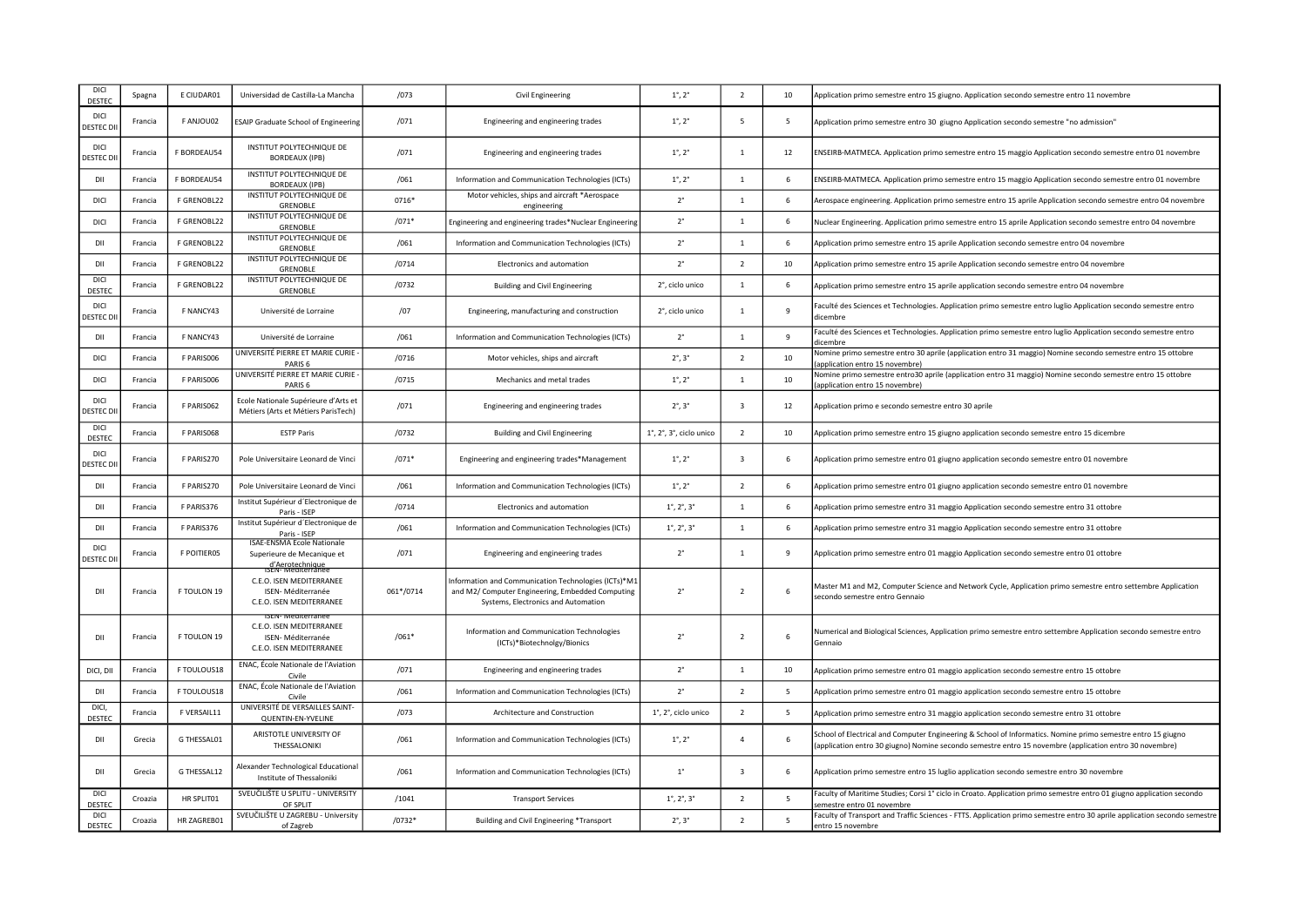| DICI.<br>DESTEC            | Lituania    | LT VILNIUS02 | VILNIAUS GEDIMINO TECHNIKOS<br><b>UNIVERSITETAS</b>                  | /073        | Architecture and Construction                                                                     | 2°, ciclo unico           | $\overline{1}$ | 6              | Application primo semestre entro 10 maggio application secondo semestre entro 30 novembre                                                                                                                                                                                      |
|----------------------------|-------------|--------------|----------------------------------------------------------------------|-------------|---------------------------------------------------------------------------------------------------|---------------------------|----------------|----------------|--------------------------------------------------------------------------------------------------------------------------------------------------------------------------------------------------------------------------------------------------------------------------------|
| DICI<br>DESTEC             | Lettonia    | LV RIGA02    | RIGAS TEHNISKA UNIVERSITATE                                          | /073        | Architecture and Construction                                                                     | 1°, ciclo unico           | $\overline{z}$ | 6              | Application primo semestre entro 01 luglio application secondo semestre entro 01 novembre                                                                                                                                                                                      |
| DICI<br>DESTEC D           | Vorvegia    | N Trondhe01  | Norwegian University of Science and<br>Technology                    | /071        | Engineering and engineering trades                                                                | $2^{\circ}$               | $\overline{z}$ | 10             | Application primo semestre entro 01 maggio application secondo semestre entro 01 ottobre                                                                                                                                                                                       |
| DII                        | Norvegia    | N HALDEN02   | Hogskolen i Ostfold - Ostfold<br><b>University College</b>           | /071        | Engineering and engineering trades                                                                | $1^{\circ}$ , $2^{\circ}$ | $\overline{2}$ | $\overline{5}$ | Application primo semestre entro 01 maggio Application secondo semestre entro 01 novembre                                                                                                                                                                                      |
| <b>DESTEC</b>              | Paesi Bassi | NL DELFT01   | TECHNISCHE UNIVERSITEIT DELFT                                        | /0713 /0714 | Electricity and Energy, Electronics and automation                                                | $2^{\circ}$               | $\overline{2}$ | 5              | Faculty of Electrical Engineering, Mathematics and Computer Science. Application primo semestre entro 01 aprile<br>application secondo semestre entro 01 ottobre                                                                                                               |
| DII                        | Paesi Bassi | NL DELFT01   | TECHNISCHE UNIVERSITEIT DELFT                                        | /061        | Information and Communication Technologies (ICTs)                                                 | $2^{\circ}$               | $\overline{2}$ | 5              | Faculty of Electrical Engineering, Mathematics and Computer Science. Application primo semestre entro 01 aprile<br>application secondo semestre entro 01 ottobre                                                                                                               |
| DICI                       | Paesi Bassi | NL DELFT01   | TECHNISCHE UNIVERSITEIT DELFT                                        | /0716       | Motor vehicles, ships and aircraft                                                                | $2^{\circ}$               | 1              | 6              | Faculty of Aerospace Engineering. Bachelor Aerospace Engineering e Applied Earth sciences offerti in Inglese; tutti i<br>Master programmes in Inglese. Min. 24 crediti a semestre. Application primo semestre entro 01 aprile application<br>secondo semestre entro 01 ottobre |
| DICI<br><b>DESTEC D</b>    | Paesi Bassi | NL DELFT01   | TECHNISCHE UNIVERSITEIT DELFT                                        | $/071*$     | Engineering and Engineering Trades*Mechanical and<br>Maritime Engineering                         | $1^{\circ}$ , $2^{\circ}$ | $\overline{1}$ | 6              | Faculty of Mechanical, Maritime and Materials Engineering. Bachelor Aerospace Engineering e Applied Earth sciences<br>offerti in Inglese; tutti i Master programmes in Inglese. Application primo semestre entro 01 aprile application secondo<br>semestre entro 01 ottobre    |
| DICI                       | Paesi Bassi | NL ENSCHED01 | UNIVERSITY OF TWENTE                                                 | /0711       | Chemical engineering and processes                                                                | $1^{\circ}$ , $2^{\circ}$ | $\overline{2}$ | 10             | CHE - track Molecular and Materials Engineering. Application primo semestre entro 01 maggio application secondo<br>emestre entro 01 ottobre                                                                                                                                    |
| DICI                       | Paesi Bassi | NL ENSCHED01 | UNIVERSITY OF TWENTE                                                 | /0711       | Chemical engineering and processes                                                                | $1^{\circ}$ , $2^{\circ}$ | $\overline{1}$ | 5              | CHE - track Chemical and Process Engineering. Application primo semestre entro 01 maggio application secondo<br>semestre entro 01 ottobre                                                                                                                                      |
| DII                        | Paesi Bassi | NL ENSCHED01 | UNIVERSITY OF TWENTE                                                 | $/071*$     | Engineering and engineering trades *Biomedical<br>Engineering                                     | $1^{\circ}$ , $2^{\circ}$ | $\overline{2}$ | 10             | Biomedical Engineering. Application primo semestre entro 01 maggio application secondo semestre entro 01 ottobre                                                                                                                                                               |
| DII                        | Paesi Bassi | NL ZWOLLE05  | Windesheim University of Applied<br>Sciences                         | /061        | Information and Communication Technologies (ICTs)                                                 | $1^{\circ}$ , $2^{\circ}$ | $\overline{1}$ | 6              | Nomine primo semestre entro 15 maggio (application entro 01 giugno) Nomine secondo semestre entro 15 ottobre<br>(application entro 01 novembre)                                                                                                                                |
| DICI<br>DESTEC             | Portogallo  | P BRAGA01    | UNIVERSIDADE DO MINHO                                                | /0715       | Mechanics and metal trades                                                                        | $1^{\circ}$               | $\mathbf{1}$   | 6              | Application primo semestre entro 01 giugno application secondo semestre entro 01 novembre                                                                                                                                                                                      |
| DII                        | Portogallo  | P BRAGANC01  | Polytechnic Institute of Bragança                                    | /061        | Information and Communication Technologies (ICTs)                                                 | $1^{\circ}$ , $2^{\circ}$ | $\overline{2}$ | 5              | Application primo semestre entro 01 luglio application secondo semestre entro 01 dicembre                                                                                                                                                                                      |
| DII                        | Portogallo  | P BRAGANC01  | Polytechnic Institute of Bragança                                    | $/071*$     | Engineering and engineering trades*Biomedical<br>Engineering                                      | $1^{\circ}$ , $2^{\circ}$ | $\overline{2}$ | 5              | Application primo semestre entro 01 luglio application secondo semestre entro 01 dicembre                                                                                                                                                                                      |
| DII                        | Portogallo  | P COIMBRA01  | Universidade de Coimbra                                              | $/071*$     | Engineering and engineering trades *Biomedical<br>Engineering                                     | $1^{\circ}$ , $2^{\circ}$ | $\overline{2}$ | 6              | Faculty of Science and Technology. Application primo semestre entro 01 giugno application secondo semestre entro 01<br>novembre                                                                                                                                                |
| DII                        | Portogallo  | P COIMBRA01  | Universidade de Coimbra                                              | /061        | Information and Communication Technologies (ICTs)                                                 | $1^{\circ}$ , $2^{\circ}$ | $\overline{2}$ | $\mathbf{q}$   | Application primo semestre entro 15 luglio application secondo semestre entro 15 dicembre                                                                                                                                                                                      |
| DII                        | Portogallo  | P LISBOA03   | UNIVERSIDADE NOVA DE LISBOA                                          | /061        | Information and Communication Technologies (ICTs)                                                 | $1^{\circ}$ , $2^{\circ}$ | $\overline{1}$ | 12             | Faculdade de Ciencias e Tecnologia. Application primo semestre entro 31 maggio application secondo semestre entro 31<br>ottobre                                                                                                                                                |
| DICI<br><b>DESTEC DI</b>   | Portogallo  | P LISBOA03   | UNIVERSIDADE NOVA DE LISBOA                                          | /071        | Engineering and engineering trades                                                                | $1^{\circ}$ , $2^{\circ}$ | $\overline{2}$ | 6              | Faculdade de Ciencias e Tecnologia. Application primo semestre entro 31 maggio application secondo semestre entro 31<br>ottobre                                                                                                                                                |
| DICI<br>ESTEC <sub>D</sub> | Portogallo  | P LISBOA05   | INSTITUTO POLITECNICO DE LISBOA                                      | /07/061     | Engineering, manufacturing and construction,<br>Information and Communication Technologies (ICTs) | 1°, 2°, ciclo unico       | $\overline{1}$ | 6              | isbon Superior Engineering Institute (ISEL). Application primo semestre entro 31 maggio application secondo semestre<br>entro 01 novembre                                                                                                                                      |
| <b>DESTEC D</b>            | Portogallo  | P LISBOA109  | Tecnico Lisboa - Universidade de<br>Lisboa                           | $/0713*$    | Electricity and Energy*Electrical and Computer<br>Engineering                                     | $2^{\circ}$               | $\overline{z}$ | 10             | Electrical and Computer Engineering. Application primo semestre entro 15 giugno application secondo semestre entro<br>15 novembre                                                                                                                                              |
| <b>DICI</b><br>DESTEC      | Portogallo  | P LISBOA109  | Tecnico Lisboa - Universidade de<br>Lisboa                           | $/0732*$    | Building and Civil Engineering *Civil Engineering                                                 | 2°, ciclo unico           | $\overline{2}$ | 10             | Civil Engineering. Application primo semestre entro 15 giugno application secondo semestre entro 15 novembre                                                                                                                                                                   |
| <b>DESTEC D</b>            | Portogallo  | P PORTO02    | University of Porto                                                  | $/0713*$    | Electricity and Energy *Electrical and Computer<br>Engineering                                    | $2^{\circ}$               | $\overline{1}$ | -5             | Faculty of Engineering Technology; Integrated Master in Electrical and Computers Engineering. Application primo<br>semestre entro 31 maggio application secondo semestre entro 15 ottobre                                                                                      |
| DII                        | Portogallo  | P PORTO02    | University of Porto                                                  | /0714       | <b>Electronics and Automation</b>                                                                 | $2^{\circ}$               | $\overline{1}$ | 5              | Faculty of Engineering Technology. Application primo semestre entro 31 maggio application secondo semestre entro 15<br>ottobre                                                                                                                                                 |
| DICI<br><b>DESTE</b>       | Portogallo  | P PORTO02    | University of Porto                                                  | /0732       | <b>Building and Civil Engineering</b>                                                             | 2°, ciclo unico           | $\overline{1}$ | 5              | Faculty of Engineering Technology. Integrated Master in Civil Engineering. Application primo semestre entro 31 maggio<br>pplication secondo semestre entro 15 ottobre                                                                                                          |
| DICI,<br>DESTEC            | Portogallo  | P PORTO02    | University of Porto                                                  | /0715       | Mechanics and metal trades                                                                        | $2^{\circ}$               | $\mathbf{1}$   | 5              | Faculty of Engineering Technology; Integrated Master in Mechanical Engineering. Application primo semestre entro 31<br>naggio application secondo semestre entro 15 ottobre                                                                                                    |
| DII                        | Portogallo  | P PORTO02    | University of Porto                                                  | $/061*$     | Information and Communication Technologies<br>(ICTs)*Biomedical Engineering                       | $2^{\circ}$ , $3^{\circ}$ | $\mathbf{1}$   | 5              | Faculty of Engineering Technology; Biomedical Engineering. Application primo semestre entro 31 maggio application<br>secondo semestre entro 15 ottobre                                                                                                                         |
| DICI<br><b>DESTEC</b>      | Portogallo  | P PORTO05    | INSTITUTO POLITECNICO DO PORTO<br>ISEP: School of Engineering        | $/0715*$    | Mechanics and metal trades*Industrial Management                                                  | $1^{\circ}$ , $2^{\circ}$ | $\overline{2}$ | 10             | ISEP: School of Engineering; Industrial Management. Application primo semestre entro 01 giugno application secondo<br>semestre entro 15 novembre                                                                                                                               |
| DII                        | Portogallo  | P PORTO05    | INSTITUTO POLITECNICO DO PORTO<br>ISEP: School of Engineering        | /0714       | <b>Electronics and Automation</b>                                                                 | $1^{\circ}$ , $2^{\circ}$ | $\overline{2}$ | 10             | ISEP: School of Engineering. Application primo semestre entro 01 giugno application secondo semestre entro 15<br>novembre                                                                                                                                                      |
| DICI,<br>DESTEC            | Portogallo  | P PORTO05    | INSTITUTO POLITECNICO DO PORTO<br><b>ISEP: School of Engineering</b> | /0732       | <b>Building and Civil Engineering</b>                                                             | 1°, 2°, ciclo unico       | $\overline{z}$ | 10             | ISEP: School of Engineering. Application primo semestre entro 01 giugno application secondo semestre entro 15<br>novembre                                                                                                                                                      |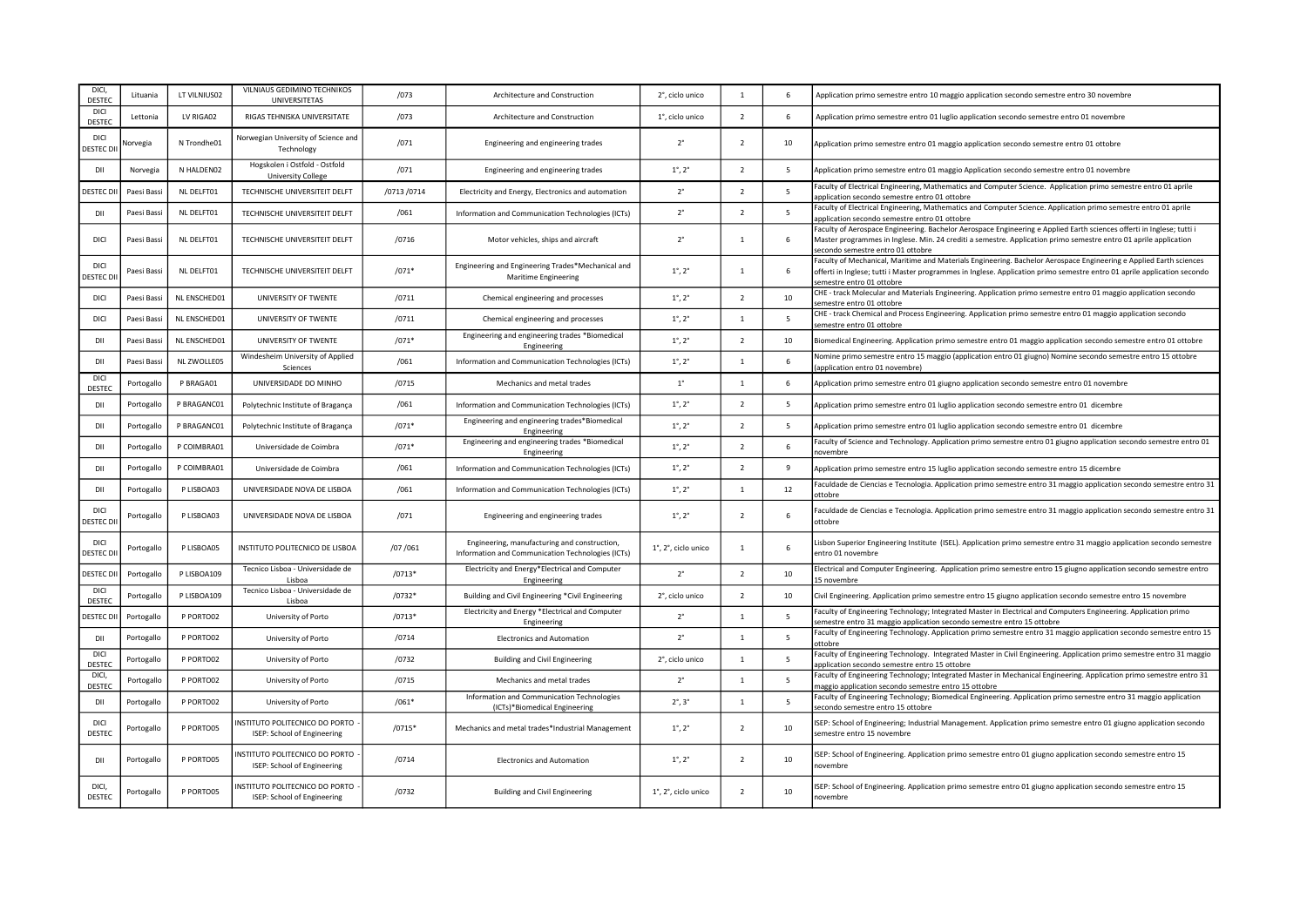| DII                             | Portogallo | P PORTO05    | INSTITUTO POLITECNICO DO PORTO -<br>ISEP: School of Engineering                     | $/061*$ | Information and Communication Technologies<br>(ICTs)*Biomedical Engineering                       | $1^{\circ}$                                     | $\overline{2}$           | 10              | ISEP: School of Engineering. Biomedical Engineering. Application primo semestre entro 01 giugno application secondo<br>semestre entro 15 novembre                                 |
|---------------------------------|------------|--------------|-------------------------------------------------------------------------------------|---------|---------------------------------------------------------------------------------------------------|-------------------------------------------------|--------------------------|-----------------|-----------------------------------------------------------------------------------------------------------------------------------------------------------------------------------|
| DICI                            | Portogallo | P PORTO05    | INSTITUTO POLITECNICO DO PORTO<br>ISEP: School of Engineering                       | /0711   | Chemical engineering and processes                                                                | $1^{\circ}$ , $2^{\circ}$                       | $\overline{z}$           | 10              | ISEP: School of Engineering. Application primo semestre entro 01 giugno application secondo semestre entro 15<br>novembre                                                         |
| <b>DICI</b><br>DESTEC           | Polonia    | PL BIALYST01 | <b>BIALYSTOK UNIVERSITY OF</b><br><b>TECHNOLOGY</b>                                 | /0732   | <b>Building and Civil Engineering</b>                                                             | 1°, 2°, ciclo unico                             | $\mathbf{1}$             | 9               | Application primo semestre entro 15 luglio application secondo semestre entro 15 gennaio                                                                                          |
| DII                             | Polonia    | PL GLIWICE01 | Politechnika Slaska - Silesian<br>University of Technology                          | $/071*$ | Engineering and engineering trades*Biomedical<br>Engineering                                      | $1^{\circ}$ , $2^{\circ}$ , $3^{\circ}$         | $\overline{2}$           | 5               | Faculty of Biomedical Engineering. Biomedical Engineering. Application primo semestre entro 01 giugno application<br>econdo semestre entro 01 dicembre                            |
| <b>DICI</b><br><b>DESTEC</b>    | Polonia    | PL GLIWICE01 | Politechnika Slaska - Silesian<br>University of Technology                          | /1041   | <b>Transport Services</b>                                                                         | $1^{\circ}$ , $2^{\circ}$ , $3^{\circ}$         | $\overline{2}$           | $5\phantom{.0}$ | Faculty of Transport. Transport Services. Application primo semestre entro 01 giugno application secondo semestre entro<br>11 dicembre                                            |
| DESTEC                          | Polonia    | PL GLIWICE01 | Politechnika Slaska - Silesian<br>University of Technology                          | /073    | Architecture and Construction                                                                     | 1°, 2°, ciclo unico                             | $\overline{2}$           | 12              | Faculty of Architecture. Faculty of Civil Engineering. Application primo semestre entro 01 giugno application secondo<br>semestre entro 01 dicembre                               |
| DICI<br><b>DESTEC D</b>         | Polonia    | PL KIELCE01  | POLITECHNIKA SWIETOKRZYSKA W<br>KIELCACH - Kielce University of<br>Technology       | /07/061 | Engineering, manufacturing and construction,<br>Information and Communication Technologies (ICTs) | 1°, ciclo unico                                 | $\overline{2}$           | - 5             | Application primo semestre entro 30 giugno application secondo semestre entro 31 dicembre                                                                                         |
| <b>DICI</b><br><b>DESTEC D</b>  | Polonia    | PL LODZ02    | Lodz University of Technology                                                       | /07/061 | Engineering, manufacturing and construction,<br>Information and Communication Technologies (ICTs) | 1°, 2°, ciclo unico                             | $\overline{\phantom{a}}$ | $\overline{9}$  | nternational Faculty of Engineering. Application primo semestre entro 30 giugno application secondo semestre entro 30<br>novembre                                                 |
| DII                             | Polonia    | PL LUBLIN06  | University College of Enterprise and<br>Administration (WSPA)                       | /061    | Information and Communication Technologies (ICTs)                                                 | $1^\circ$ , $2^\circ$                           | $\overline{z}$           | $\mathbf{q}$    | Application primo semestre entro giugno application secondo semestre entro novembre (da confermare annualmente)                                                                   |
| DICI<br>DESTEC                  | Polonia    | PL POZNANO2  | POLITECHNIKA POZNANSKA - Poznan<br>University of Technology                         | /1041   | <b>Transport Services</b>                                                                         | $1^{\circ}$ , $2^{\circ}$                       | -1                       | 12              | Faculty of Machines and Transport. Application primo semestre entro 15 maggio application secondo semestre entro 31<br>ottobre                                                    |
| DICI<br>DESTEC                  | Polonia    | PL WROCLAW02 | Politechnika Wroclawska - Wroclaw<br>University of Technology                       | /0732   | <b>Building and Civil Engineering</b>                                                             | 1°, 2°, ciclo unico                             | $\overline{z}$           | 10              | Faculty of Civil Engineering. Application primo semestre entro 15 giugno application secondo semestre entro 15<br>novembre                                                        |
| DII                             | Polonia    | PL WROCLAW02 | Politechnika Wroclawska - Wroclaw<br>University of Technology                       | /061    | Information and Communication Technologies (ICTs)                                                 | $1^{\circ}$ , $2^{\circ}$                       | $\overline{z}$           | 10              | Faculty of Computer Science and Management. Application primo semestre entro 15 giugno application secondo<br>semestre entro 15 novembre                                          |
| DESTEC                          | Romania    | RO BACAU01   | "Vasile Alecsandri" University of<br>Bacau                                          | /0713   | <b>Electricity and Energy</b>                                                                     | $1^{\circ}$ , $2^{\circ}$                       | $\overline{2}$           | $5\overline{5}$ | Faculty of Engineering - Department of Energetic, Machatronics and Computer Science. Application primo semestre entro<br>01 luglio application secondo semestre entro 01 novembre |
| DII                             | Romania    | RO BRASOV01  | UNIVERSITATEA "TRANSILVANIA" DIN<br><b>BRASOV</b>                                   | /0714   | Electronics and automation                                                                        | $1^{\circ}$ , $2^{\circ}$                       | $\mathbf{1}$             | 6               | Application primo semestre entro 15 luglio application secondo semestre entro 15 gennaio                                                                                          |
| DESTEC                          | Romania    | RO BRASOV01  | UNIVERSITATEA "TRANSILVANIA" DIN<br><b>BRASOV</b>                                   | /0713   | <b>Electricity and Energy</b>                                                                     | $1^{\circ}$ , $2^{\circ}$                       | $\mathbf{1}$             | 6               | Application primo semestre entro 15 luglio application secondo semestre entro 15 gennaio                                                                                          |
| DII                             | Romania    | RO BRASOV01  | UNIVERSITATEA "TRANSILVANIA" DIN<br><b>BRASOV</b>                                   | /061    | Information and Communication Technologies (ICTs)                                                 | $1^{\circ}$ , $2^{\circ}$                       | $\mathbf{1}$             | 6               | Application primo semestre entro 15 luglio application secondo semestre entro 15 gennaio                                                                                          |
| <b>DICI</b><br><b>DESTEC</b>    | Romania    | RO BRASOV01  | UNIVERSITATEA "TRANSILVANIA" DIN<br><b>BRASOV</b>                                   | /0732   | <b>Building and Civil Engineering</b>                                                             | 1°, 2°, ciclo unico                             | $\mathbf{1}$             | 6               | Application primo semestre entro 15 luglio application secondo semestre entro 15 gennaio                                                                                          |
| DICI<br>DESTEC                  | Romania    | RO BRASOV01  | UNIVERSITATEA "TRANSILVANIA" DIN<br><b>BRASOV</b>                                   | /0715   | Mechanics and metal trades                                                                        | $1^{\circ}$ , $2^{\circ}$                       | $\mathbf{1}$             | 6               | Application primo semestre entro 15 luglio application secondo semestre entro 15 gennaio                                                                                          |
| <b>DICI</b><br>ESTEC D          | Romania    | RO BUCURES02 | ACADEMIA TEHNICA MILITARA<br><b>BUCURESTI</b>                                       | /071    | Engineering and engineering trades                                                                | $1^{\circ}$ , $2^{\circ}$                       | $\mathbf{1}$             | 9               | Application primo semestre entro 15 maggio application secondo semestre entro 15 novembre                                                                                         |
| DICI<br>DESTEC                  | Romania    | RO BUCURES08 | UNIVERSITATEA TEHNICA DE<br>CONSTRUCTII DIN BUCURESTI                               | /0732   | Building and Civil Engineering                                                                    | 1°, 2°, ciclo unico                             | $\overline{2}$           | 10              | Faculty of Engineering in foreign languages (FILS). Application primo semestre entro 31 luglio application secondo<br>semestre entro 31 gennaio                                   |
| DICI<br><b>JESTEC DI</b>        | Romania    | RO BUCURES11 | Universitatea Politehnica din<br><b>Bucuresti</b>                                   | /071    | Engineering and engineering trades                                                                | $1^{\circ}$ , $2^{\circ}$                       | $\overline{4}$           | 10              | Faculty of Power Engineering. Application primo semestre entro 30 giugno application secondo semestre entro 30<br>novembre                                                        |
| DICI<br><b>DESTEC</b>           | Romania    | RO CLUJNAP05 | UNIVERSITATEA TEHNICA DIN CLUJ-<br>NAPOCA - Technical University of Cluj-<br>Napoca | /073    | Architecture and Construction                                                                     | 1°, 2°, ciclo unico                             | $\overline{z}$           | 8               | Faculty of Civil Engineering. Department of Structural Engineering. Application primo semestre entro giugno application<br>secondo semestre entro gennaio                         |
| <b>DICI</b><br><b>DESTEC</b>    | Romania    | RO IASI05    | UNIVERSITATEA TEHNICA "GHEORGHE<br>ASACHI" DIN IASI                                 | /073    | Architecture and Construction                                                                     | 1°, 2°, ciclo unico                             | $\overline{1}$           | 6               | Faculty of Civil Engineering and Building Services. Application primo semestre entro 31 agosto application secondo<br>emestre entro 15 dicembre                                   |
| <b>DICI</b><br><b>JESTEC DI</b> | Finlandia  | SF LAPPEEN01 | LAPPEENRANNAN TEKNILLINEN<br>YLIOPISTO - Lappeenranta University<br>of Technology   | /071    | Engineering and engineering trades                                                                | $2^{\circ}$                                     | $\overline{z}$           | 5               | Nomine primo semestre entro15 aprile (application entro 05 maggio) Nomine secondo semestre entro 01 ottobre<br>(application entro 15 ottobre)                                     |
| DII                             | Slovenia   | SI KOPER03   | Univerza na Primorskem Università<br>del Litorale -UP - University of<br>Primorska  | /061    | Information and Communication Technologies (ICTs)                                                 | $1^{\circ}$ , $2^{\circ}$                       | $\overline{\phantom{a}}$ | 5               | Faculty of Mathematics, Natural Sciences and Information Technologies. Application primo semestre entro 15 giugno<br>application secondo semestre entro 15 novembre               |
| DESTEC                          | Slovenia   | SI LJUBLJA01 | University of Ljubljana                                                             | /0713   | <b>Electricity and Energy</b>                                                                     | $1^{\circ}$ , $2^{\circ}$ , $3^{\circ}$         | $\overline{2}$           | 6               | Faculty of Electrical Engineering. Application primo semestre entro 15 maggio application secondo semestre entro 15<br><b>novembre</b>                                            |
| <b>DICI</b><br>DESTEC           | Slovacchia | SK ZILINA01  | ZILINSKA UNIVERZITA V ZILINE -<br>University of Zilina                              | /073    | Architecture and Construction                                                                     | $1^\circ$ , $2^\circ$ , $3^\circ$ , ciclo unico | $\overline{2}$           | 10              | Faculty of Civil Engineering. Application primo semestre entro 15 giugno application secondo semestre entro 30<br>novembre                                                        |
| DICL.<br>DESTEC                 | Turchia    | TR BURDUR01  | Mehmet Akif Ersoy University                                                        | /073    | Architecture and Construction                                                                     | 1°, 2,°ciclo unico                              | $\overline{2}$           | $\overline{5}$  | Application primo semestre entro 30 giugno Application secondo semestre entro 30 novembre                                                                                         |
| DII                             | Turchia    | TR ISTANBU01 | BOGAZIÇI ÜNIVERSITESI - Bogazici<br>University                                      | /0714   | Electronics and automation                                                                        | $2^{\circ}$                                     | $\mathbf{1}$             | 6               | Nomine primo semestre entro 01 aprile (application entro 30 aprile) Nomine secondo semestre entro 01 ottobre<br>application entro 15 ottobre)                                     |